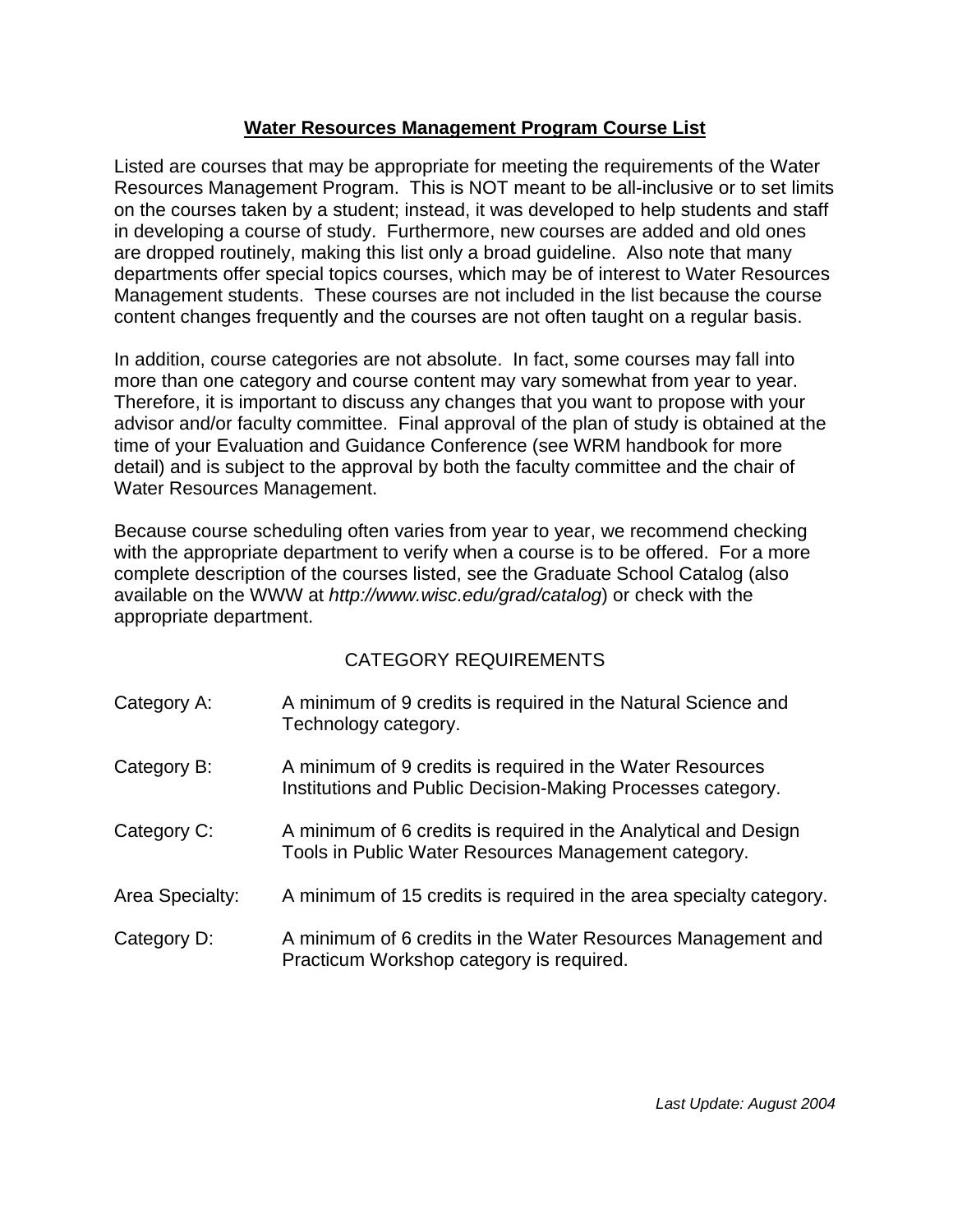# **Department Abbreviations Used:**

| A A E                          | <b>Agricultural &amp; Applied Economics</b>                  |
|--------------------------------|--------------------------------------------------------------|
| <b>ATM OCN</b>                 | <b>Atmospheric &amp; Oceanic Sciences</b>                    |
| <b>BOTANY</b>                  | <b>Botany</b>                                                |
| <b>BSE</b>                     | <b>Biological Systems Engineering</b>                        |
| <b>CIV ENGR</b>                | Civil & Environmental Engineering                            |
| <b>COMP SCI</b>                | <b>Computer Science</b>                                      |
| <b>ECON</b>                    | Economics                                                    |
| <b>ENVIR ST</b>                | <b>Environmental Studies</b>                                 |
| <b>EPD</b><br><b>FOREST</b>    | <b>Engineering Professional Development</b>                  |
| <b>GEOG</b>                    | Forest Ecology & Management<br>Geography                     |
| <b>GEOLOGY</b>                 | Geology                                                      |
| <b>IND ENGR</b>                | <b>Industrial Engineering</b>                                |
| <b>JOURN</b>                   | Journalism & Mass Communication                              |
| L SC COM                       | <b>Life Sciences Communication</b>                           |
| <b>LAND ARC</b>                | Landscape Architecture                                       |
| <b>LAW</b>                     | Law                                                          |
|                                | <b>M&amp;ENVTOX Molecular &amp; Environmental Toxicology</b> |
| MHR                            | <b>Management &amp; Human Resources</b>                      |
| OIM                            | Operations Research & Information Management                 |
| <b>POLISCI</b>                 | <b>Political Science</b>                                     |
| POP HLTH                       | <b>Population Health Sciences</b>                            |
| <b>PHILOS</b>                  | Philosophy                                                   |
| PUB AFFR                       | LaFollette School of Public Affairs                          |
| <b>REAL EST</b>                | <b>Real Estate</b>                                           |
| <b>RUR SOC</b>                 | <b>Rural Sociology</b>                                       |
| SOC                            | Sociology                                                    |
| <b>SOIL SCI</b><br><b>STAT</b> | Soil Science<br><b>Statistics</b>                            |
| TRAN P U                       | <b>Transportation &amp; Public Utilities</b>                 |
| URB R PL                       | Urban & Regional Planning                                    |
| <b>WL ECOL</b>                 | <b>Wildlife Ecology</b>                                      |
| <b>ZOOLOGY</b>                 | Zoology                                                      |
|                                |                                                              |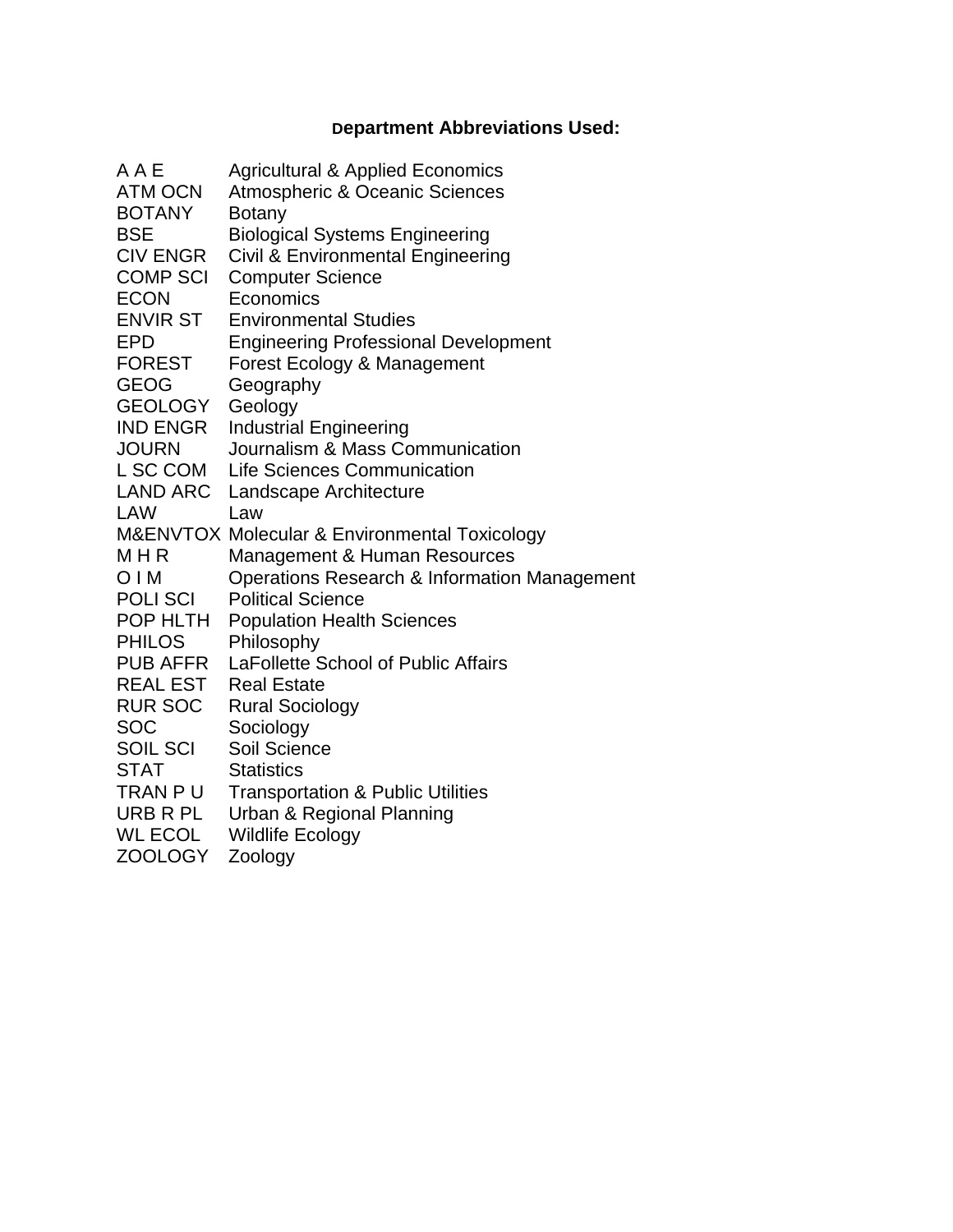# **CATEGORY A: NATURAL SCIENCE AND TECHNOLOGY**

| <b>Department</b>                | # | Title                                       | <b>Credits</b> | <b>Semester</b>    |
|----------------------------------|---|---------------------------------------------|----------------|--------------------|
| <b>BSE</b>                       |   | 472 Sediment and Bio-nutrient Control Eng   | 3              |                    |
| <b>BSE</b>                       |   | 473  Irrigation and Drainage Engineering    | 2              | 1                  |
| <b>BSE</b>                       |   | 571 Small Watershed Engineering             | 3              | $\overline{2}$     |
| <b>BOTANY</b>                    |   | 330 Algae                                   | 3              | 1                  |
| <b>BOTANY/FOREST</b>             |   | 455 The Vegetation of Wisconsin             | $\overline{4}$ | $\mathbf{1}$       |
| BOTANY/FOREST/ZOOLOGY            |   | 460 General Ecology                         | 4              | 1, SS              |
| <b>BOTANY</b>                    |   | 802 Physiological Plant Ecology             | 3              | Alt 2              |
| <b>BOTANY</b>                    |   | 825 Ecological Methods                      | 3              | Alt 1              |
| <b>CIV ENGR</b>                  |   | 310 Fluid Mechanics                         | 3              | 1, SS              |
| <b>CIV ENGR</b>                  |   | 311 Hydroscience                            | 3              | $1, S\overline{S}$ |
| <b>CIV ENGR</b>                  |   | 315 Hydrology                               | 3              | $\mathbf{1}$       |
| <b>CIV ENGR</b>                  |   | 316 Hydraulic Engineering                   | 3              | 2 or SS            |
| <b>CIV ENGR</b>                  |   | 320 Environmental Engineering               | $\overline{3}$ | 1, SS              |
| <b>CIV ENGR</b>                  |   | 411 Open Channel Hydraulics                 | 3              | Irr                |
| <b>CIV ENGR</b>                  |   | 412 Groundwater Hydraulics                  | 3              | Irr                |
| <b>CIV ENGR</b>                  |   | 414 Hydrologic Design                       | 3              | $\overline{2}$     |
| <b>CIV ENGR</b>                  |   | 500 Water Chemistry                         | 3              | $\mathbf{1}$       |
| <b>CIV ENGR</b>                  |   | 501 Water Analysis - Intermediate           | $\overline{2}$ | 1                  |
| <b>CIV ENGR</b>                  |   | 502 Environmental Organic Chemistry         | 3              | $\overline{2}$     |
| <b>CIV ENGR</b>                  |   | 503 Water Analysis - Intermediate Lab       | 1              | 1                  |
| <b>CIV ENGR</b>                  |   | 700 Chemistry of Natural Waters             | 3              | 1                  |
| <b>ENVIR ST/LAND ARC</b>         |   | 361 Wetlands Ecology                        | 3              | 2 or SS            |
| <b>ENVIR ST</b>                  |   | 375 Field Ecology Workshop                  | $\overline{3}$ | 1 or SS            |
| ENVIR ST/ZOOLOGY/WL ECOL/BOTANY  |   | 651 Conservation Biology                    | 3              | $\overline{2}$     |
| <b>ENVIR ST</b>                  |   | 710 Field Investigation in Wetland Ecology  | $\overline{3}$ | $\mathbf 1$        |
| <b>FOREST</b>                    |   | 550 Forest Ecology                          | $3 - 4$        | 1                  |
| GEOG/GEOLOGY                     |   | 326 Landforms: Topics and Regions           | 3              | 1 or 2 or SS       |
| <b>GEOG</b>                      |   | 329 Landforms & Landscapes of N. America    | 3              | 2 or SS            |
| GEOLOGY/GEOG                     |   | 320 Geomorphology                           | 3              | $\mathbf{1}$       |
| GEOLOGY/GEOG                     |   | 420 Glacial and Pleistocene Geology         | 3              | $\overline{2}$     |
| <b>GEOLOGY</b>                   |   | 627 Hydrogeology                            | $3 - 4$        | $\overline{1}$     |
| <b>GEOLOGY</b>                   |   | 629 Contaminant Hydrogeology                | 3              | $\overline{2}$     |
| <b>M&amp;ENVTOX</b>              |   | 606 Colloquium in Environ. Toxicology       | 1              | <b>1, SS</b>       |
| POP HLTH/ENVIR ST                |   | 471 Introduction to Environmental Health    | 3              | 2                  |
| SOIL SCI                         |   | 315 Soil Science for Land Use Planning      | $\overline{3}$ | $\overline{2}$     |
| <b>SOIL SCI</b>                  |   | 322 Physical Principles of Soil & Water Mgt | 3              | $\overline{2}$     |
| <b>SOIL SCI/ENVIR ST</b>         |   | 324 Soils and Environmental Quality         | 3              | 1                  |
| <b>SOIL SCI</b>                  |   | 325 Pedology                                | 3              | 1                  |
| <b>SOIL SCI</b>                  |   | 621 Soil Chemistry                          | 3              | $\overline{2}$     |
| <b>SOIL SCI</b>                  |   | 622 Soil Physics                            | 3              | Odd 1              |
| <b>WL ECOL</b>                   |   | 318 Principles of Wildlife Ecology          | $\overline{2}$ | $\mathbf{1}$       |
| ZOOLOGY/ENVIR ST                 |   | 315 Limnology-Conserv./Aquatic Resources    | 2              | 1, 2               |
| <b>ZOOLOGY</b>                   |   | 316 Lab-Conserv./Aquatic Resources          | $\overline{2}$ | 1, 2               |
| <b>ZOOLOGY/ENVIR ST</b>          |   | 510 Ecology of Fishes                       | 3              | $\overline{2}$     |
| ZOOLOGY/ENVIR ST                 |   | 511 Ecology of Fishes Lab                   | $\overline{2}$ | $\overline{2}$     |
| ZOOLOGY/BOTANY                   |   | 725 Ecosystem Concepts                      | 3              | Alt 2              |
| ZOOLOGY/ENVIR ST/GEOLOGY/ATM OCN |   | 750 Problems in Oceanography                | $\overline{3}$ | Alt 1              |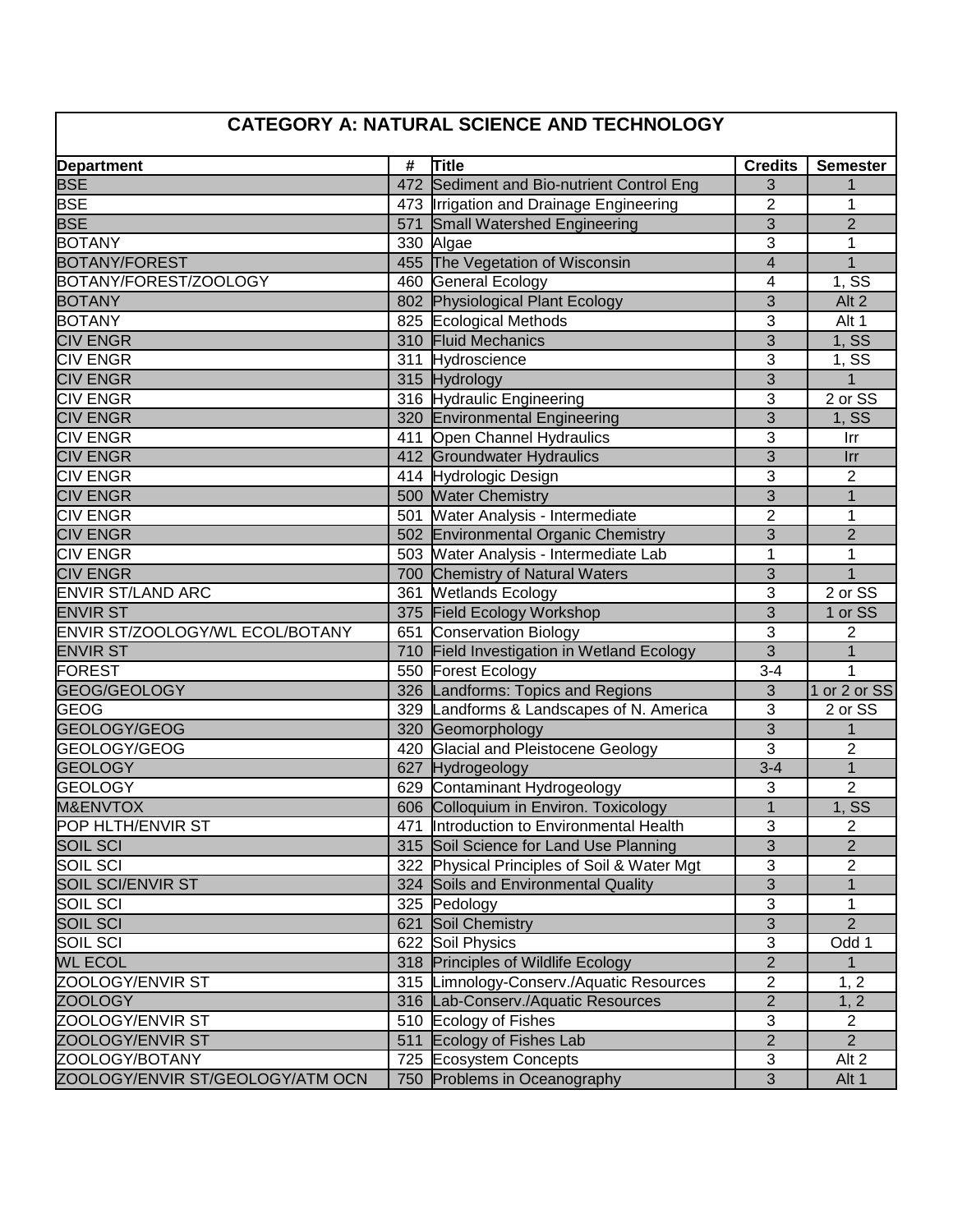#### **CATEGORY B: WATER RESOURCES INSTITUTIONS & PUBLIC DECISION-MAKING PROCESSES**

|                                   | #   | Title                                         | <b>Credits</b> |                        |
|-----------------------------------|-----|-----------------------------------------------|----------------|------------------------|
| <b>Department</b>                 |     |                                               |                | <b>Semester</b>        |
| A A E                             |     | 760 Dynamic Natural Resource Economics        | 3              | $\overline{2}$         |
| <b>ENVIR ST/ECON/A A E</b>        |     | 343 Environmental Economics                   | $3 - 4$        | $\mathbf{1}$           |
| <b>ENVIR ST/M&amp;ENVTOX</b>      |     | 368 Environ Law, Toxic Substances & Conserv   | $\overline{2}$ | $2$ (Odd)              |
| ENVIR ST/URB R PL/ECON/POLI SCI   |     | 449 Government and Natural Resources          | $3 - 4$        | SS                     |
| <b>ENVIR ST</b>                   |     | 900 Seminar Topic - Global Water Issues       | $1 - 3$        | 1, 2                   |
| <b>FOREST</b>                     |     | 590 Integrated Resource Management            | $\overline{3}$ | $\mathbf{1}$           |
| <b>GEOG/ENVIR ST</b>              |     | 339 Environmental Conservation                | $3 - 4$        | 1, 2, SS               |
| <b>IND ENGR/M H R</b>             |     | 729 Behavior Analysis/Mgt & Decision Making   | 3              | Alt <sub>2</sub>       |
| <b>JOURN</b>                      |     | 614 Communication and Public Opinion          | $\overline{4}$ | 1 or SS                |
| JOURN/ENVIR ST/L SC COM           |     | 860 Science and Environment Communication     | 3              | Irr                    |
| <b>LAND ARC/ENVIR ST/FOREST</b>   |     | 654 Aesthetic Assessment of Landscapes        | $\overline{3}$ | $\overline{2}$         |
| <b>LAND ARC/ENVIR ST</b>          |     | 730 Local Resource Policy Analysis            | 3              | $\overline{2}$         |
| <b>LAW/URB R PL</b>               | 830 | <b>Land Use Controls</b>                      | $\overline{3}$ | $\overline{1}$         |
| <b>LAW</b>                        |     | 845 Water Rights Law                          | $2 - 3$        | $\overline{2}$         |
| <b>LAW</b>                        |     | 848 Intro to Environmental Law                | $\overline{3}$ | $\overline{2}$         |
| PHILOS/ENVIR ST                   |     | 441 Environmental Ethics                      | $3 - 4$        | 1, 2                   |
| <b>POLISCI</b>                    |     | 444 Administration of Public Policy           | $3 - 4$        | 1 or 2 or SS           |
| <b>POLISCI</b>                    |     | 446 Politics of Government Regulation         | $3 - 4$        | 1 or 2 or SS           |
| POLI SCI/PUB AFFR                 |     | 530 Ethics and Values in Policy Making        | $3 - 4$        | $\overline{\text{SS}}$ |
| PUB AFFR/POLI SCI                 |     | 869 Workshop in Program & Policy Analysis     | 3              | $\overline{2}$         |
| PUB AFFR/POLI SCI/URB R PL        |     | 874 Policy-Making Process                     | $\overline{3}$ | $\mathbf{1}$           |
| PUB AFFR/POLI SCI/URB R PL        |     | 878 Public Management                         | 3              | $\overline{2}$         |
| <b>PUB AFFR</b>                   |     | 880 Microeconomic Policy Analysis             | $\overline{3}$ | $\mathbf{1}$           |
| <b>PUB AFFR</b>                   |     | 881 Benefit-Cost Analysis                     | 3              | $\mathbf{1}$           |
| REAL EST/URB R PL/ECON/A A E      |     | 306 The Real Estate Process                   | $\overline{3}$ | <b>All</b>             |
| <b>REAL EST</b>                   |     | 706 The Real Estate Process                   | 3              | All                    |
| <b>RUR SOC/SOC</b>                |     | 541 Social Behavior and Natural Resources     | $\overline{3}$ | <b>Irr</b>             |
| <b>RUR SOC/SOC</b>                |     | 573 Strategies & Assessment of Social Change  | 3              | Irr                    |
| <b>RUR SOC/SOC</b>                |     | 748 Environmental Sociology                   | $\overline{3}$ | $\overline{1}$         |
| RUR SOC/FOREST/LAND ARC/SOC/(267) | 749 | Soc Policy & Mgt/Nat Park & Protect Area      | 3              | $\mathbf{1}$           |
| <b>SOC/RUR SOC</b>                | 745 | Sociological Perspectives on Sci & Tech       | $\overline{3}$ | Irr                    |
| TRAN PU                           |     | 725 Public Utilities                          | 3              | 1, 2                   |
| <b>URB R PL</b>                   | 731 | Intro to Regional Planning                    | $\overline{3}$ | $\overline{2}$         |
| <b>URB R PL</b>                   | 751 | Intro to Financial Planning                   | 3              | $\overline{2}$         |
| <b>URB R PL/ENVIR ST</b>          | 821 | Resources Policy Issues: Regional & Nat'l     | $2 - 3$        | Alt 1                  |
| <b>URB R PL/ENVIR ST</b>          |     | 843 Land Use Policy and Planning              | $\overline{3}$ | $\mathbf{1}$           |
| <b>URB R PL/ENVIR ST</b>          |     | 865 Water Resources Institutions and Policies | $\overline{3}$ | Alt 1                  |
| <b>WL ECOL</b>                    |     | 515 Renewable Resources Policy                | 3              | 2 or SS                |
|                                   |     |                                               |                |                        |